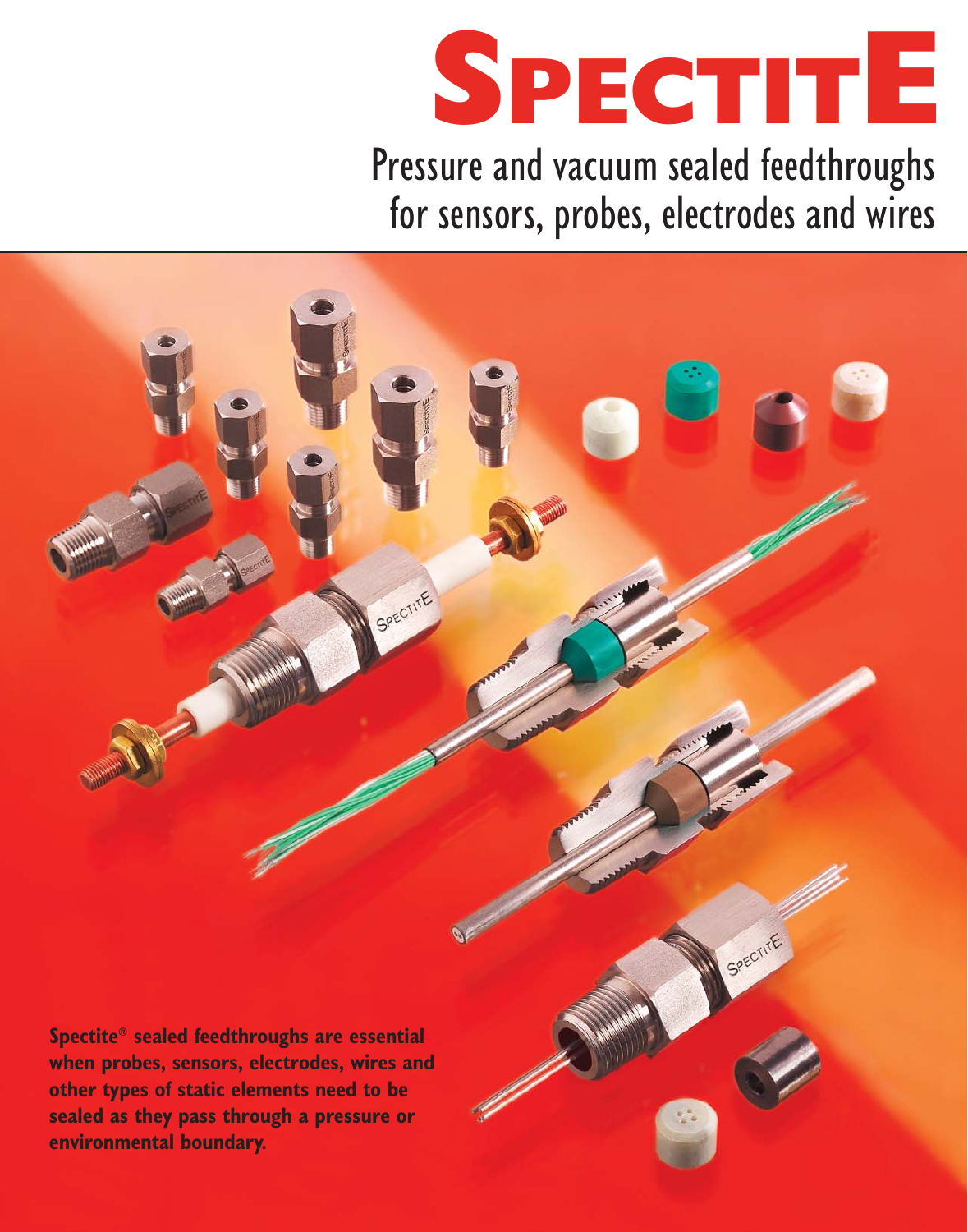## **Sealed feedthrough assemblies for pressure and vacuum applications Sealed feedthrough assemblies for pressure and vacuum applications**



Sealed feedthroughs, sometimes called sealing glands, are used to seal elements under the most arduous conditions and have many applications in a wide variety of industries:

**Process plant** 

**Petro-chem** 

**Power generation** 

**Vacuum equipment** 

- **Pharmaceutical Glass production**
- **Semiconductor fabrication**
- **Energy distribution**

They inhibit the leakage of gases or other media and restrain the elements from moving in the assembly because of differential pressure. In some assemblies, elements are also electrically isolated from the feedthrough body and from each other.

The feedthroughs are made from stainless steel and are designed for mounting on to a process vessel or enclosure. Versions can be specified to seal on both single and multiple elements of different types and sizes.

The cap nut is tightened to a suitable torque value so as to compress an internal sealant to meet particular process conditions. The sealant provides an efficient pressure seal on the elements without damaging them. At the same time it restrains them from moving. Epoxy sealing is not used.

Details of the complete range of Spectite® feedthrough assemblies can be found in this catalog.



**SPECTITE**®

**®**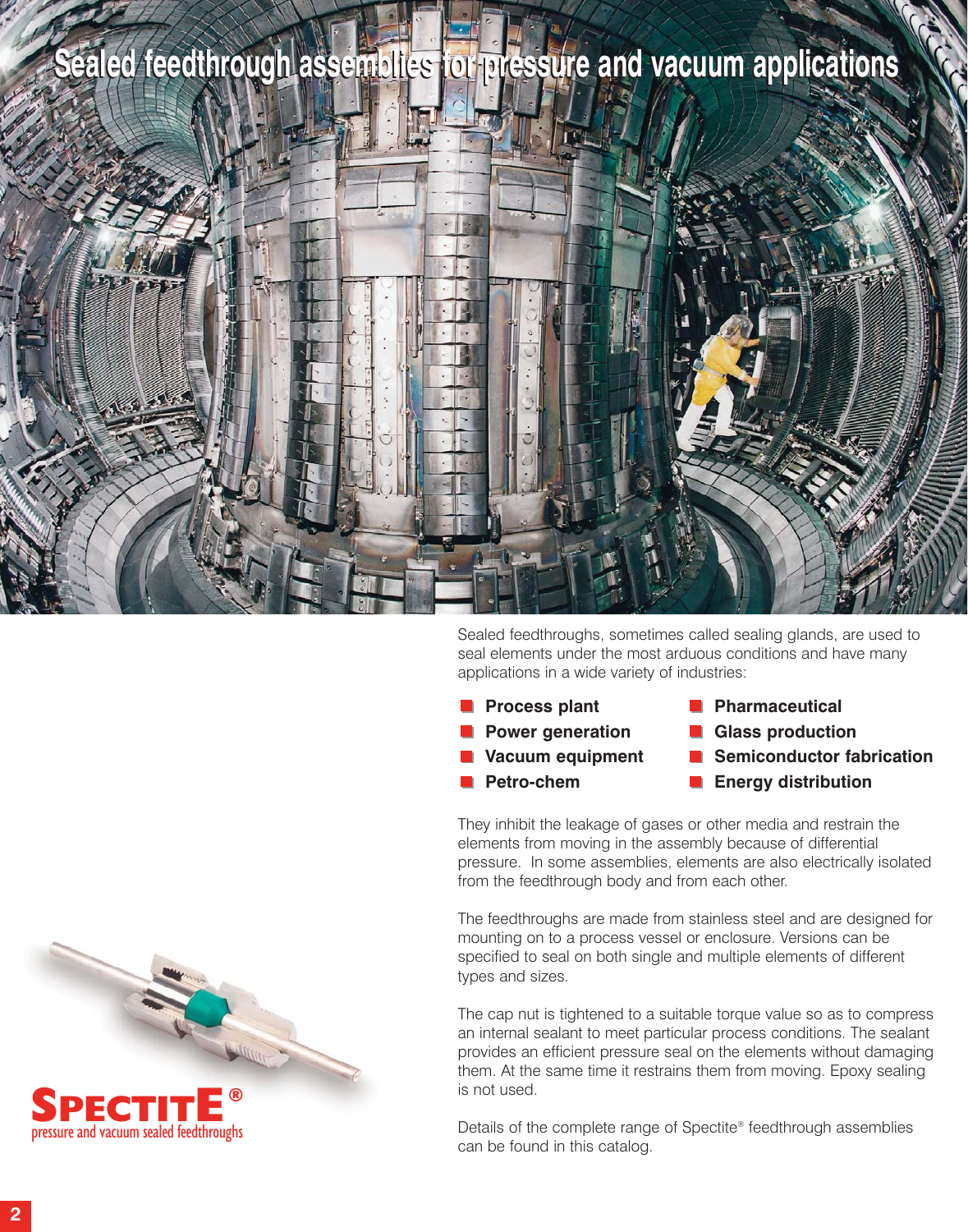## **Series PF** for single probes, sensors, tubes and other similar Series PF<br>for single probes, sensors, tubes and other similar<br>elements. **Series MF Series MF**<br>for multiple probes etc. **Series PSF and MSF**<br>for probes etc., but with split internal components. for probes etc., but with split internal components. **Series WF** Series WF<br>for multiple, bare or insulated wires and small<br>diameter sensors. **Page**







**Series EF**

**11 Series HF** high density, insulated wire, sealed tubes for mounting in Spectite® feedthroughs.

### General specifications, materials data on the complete range of Spectite® fittings. on the complete range of Spectite® fittings.





**Spectite Inc PO Box 917 Hillside, IL 60162 Toll Free: 877 248 0777 Fax: 708 449 4445 Email: info@spectite.com Web: www.spectite.com**



Series EF<br>with integral high current electrodes.







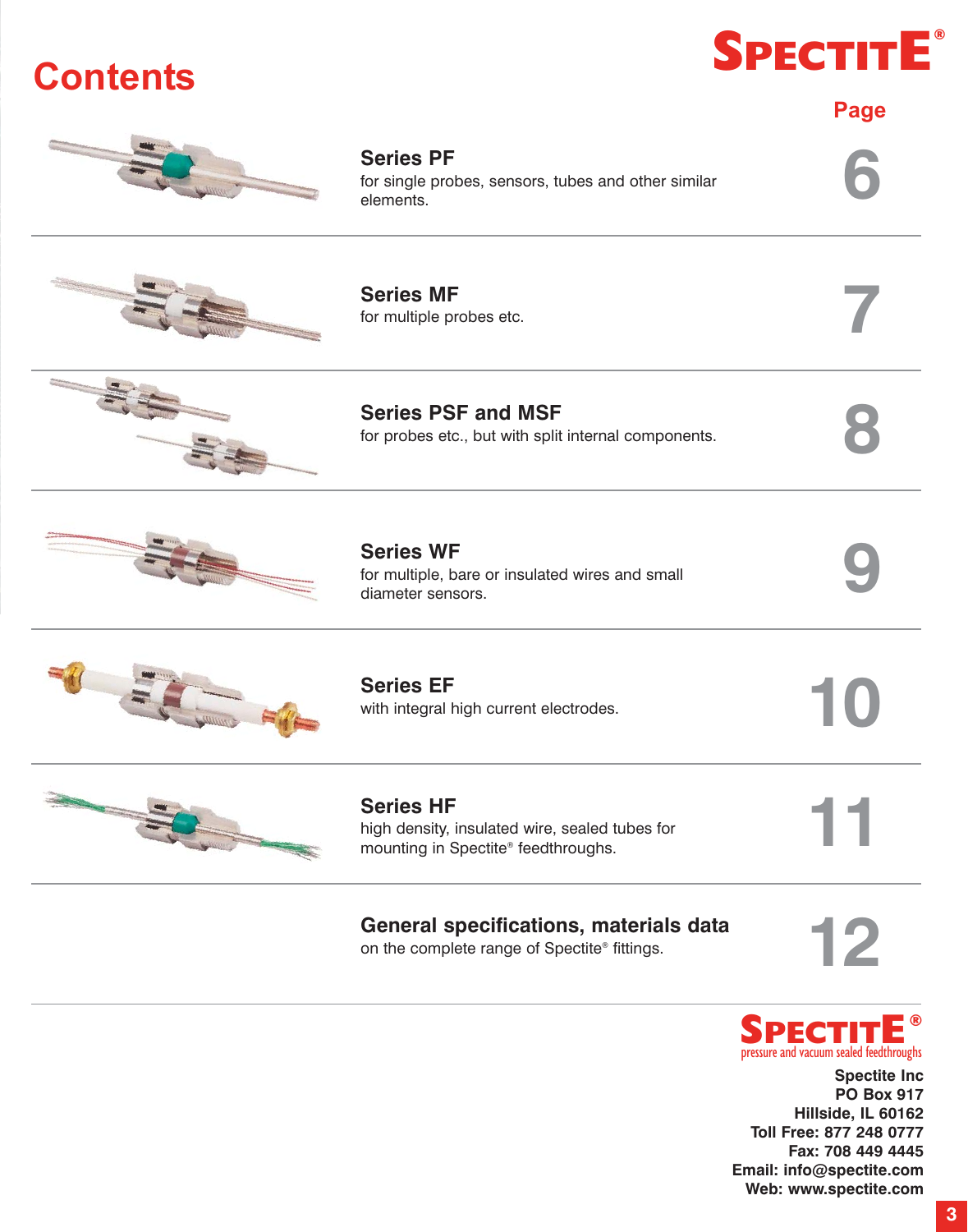## **SPECTITE ®**

### **Guide to the selection of feedthroughs and ordering**

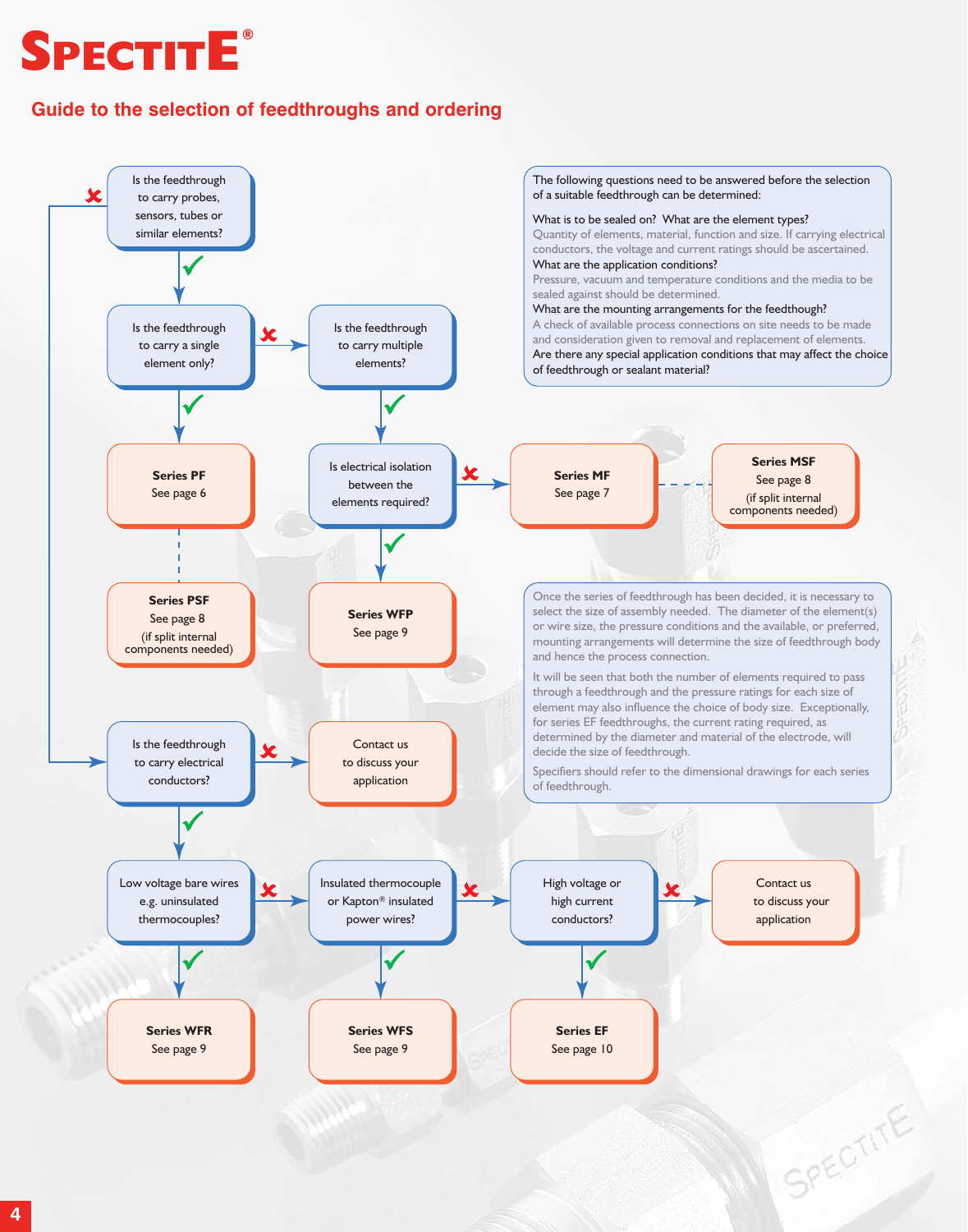

### **Sealants**

The key factors in each application - temperature, pressure and process media - determine the choice of material for the internal sealant in all feedthroughs.

| <b>Sealant</b><br><b>Material</b> | Color        | <b>Example</b> | <b>Operating temperature</b><br>range                                                                                                                         | <b>Material definition and properties</b>                                                                                                                                                                                                                                                             |
|-----------------------------------|--------------|----------------|---------------------------------------------------------------------------------------------------------------------------------------------------------------|-------------------------------------------------------------------------------------------------------------------------------------------------------------------------------------------------------------------------------------------------------------------------------------------------------|
| Graftite™                         | Grey / Black |                | $-328$ $\degree$ F to $+1,020 \degree$ F<br>$(-200^{\circ}C \text{ to } +550^{\circ}C)$<br>to +1,600 $^{\circ}F$ (+870 $^{\circ}C$ ) in a reducing atmosphere | Graphite 98% purity. Impermeable to gases and liquids. Resistant to most<br>media, not 'wetted' by molten metals or salts. Asbestos-free. No aging<br>or embrittlement. Good resistance to thermal shock. Not re-usable.                                                                              |
| Neoprene                          | Green        |                | $-40$ °F to $+195$ °F<br>$(-40\degree C \text{ to } +90\degree C)$                                                                                            | Synthetic rubber based on polychloroprene. The elastic properties of the<br>polymer are enhanced by vulcanization. It is much more resistant to heat,<br>light, oxidation, and petroleum than ordinary rubber. Re-usable.                                                                             |
| Lava                              | Grey stone   | 48             | $-328$ $\degree$ F to 1,600 $\degree$ F<br>$(-200\degree C \text{ to } +870\degree C)$                                                                        | Natural Magnesium Silicate (Soapstone, Steatite or Rock Talc). Crushes to<br>a powder when compressed. Porous to light gases and moisture.<br>Hygroscopic. Not suitable for most vacuum applications. Not re-usable.                                                                                  |
| Teflon <sup>®</sup>               | White        |                | $-328°$ F to 480 $°$ F<br>(-200 $^{\circ}$ C to $+250^{\circ}$ C)                                                                                             | Polytetrafluoroethylene. FDA approved grade to Title 21 -CFR 17. 1550 and<br>is approved to US Pharmacopoeia Class VI. Has smooth, non-wetting,<br>hydrophobic surfaces that resist biofilm buildup and the lowest coefficient of<br>friction of any solid material. Low thermal transfer. Re-usable. |
| Viton <sup>®</sup>                | <b>Brown</b> |                | $-40$ °F to $435$ °F<br>$(-40\degree C \text{ to } +225\degree C)$<br>intermittently to 545°F (225°C)                                                         | Fluoroelastomer. Resists hydrocarbons, corrosive chemicals and petroleum.<br>Solvent, acid and base resistant. Low permeation rate. Mechanically robust<br>at high temperatures. Re-usable.                                                                                                           |

*Other sealant materials may be specified, usually for the individual special requirements of particular applications. Please contact Spectite Inc. for assistance.*

### **Pressure ratings**

The pressure and temperature ratings and typical leak rates quoted are given for guidance only. Pressure tests have been undertaken at 68°F (20°C) using elements appropriate to the feedthrough under test, i.e., Mineral insulated cable in probe feedthroughs, bare or insulated wire in wire feedthroughs, etc. Ratings vary with temperature and sealant used. With an increase in temperature, a reduction in the maximum pressure rating can be expected. Contact Spectite Inc. for further details. The NPT mounting thread pressure rating is the same or is higher than the feedthrough pressure rating.

Spectite® feedthroughs from Spectite Inc. have been designed to provide an efficient seal on the elements and restrain them from moving under pressure and vacuum. It is good installation practice to provide additional, mechanical restraint to the elements when differential pressure exceeds 75% of the feedthrough pressure rating at 68°F (20°C). (Not applicable to series EF feedthroughs with integral electrodes). Consult Spectite Inc. for further guidance on pressure ratings.

Feedthroughs with Graftite, Neoprene, Teflon and Viton sealants are suitable for vacuum applications to  $5 \times 10^6$  torr (6.67 x 10<sup>4</sup> Pa or 6.67  $x$  10 $<sup>6</sup>$  mbar). Lava sealants are not suitable for vacuum applications.</sup>

### **Leak rates**

A typical leak rate for Spectite® feedthrough assemblies with Graftite, Neoprene, Teflon and Viton sealants is better than or equal to 1 x 10<sup> $\textdegree$ </sup> scc/sec. under 1 Atm. He @ 68°F (20°C). (1 Atm. = 9.87  $\times$  10<sup>4</sup> Pa or 9872 mbar).

### **Ordering information**

Feedthrough and sealed tube assemblies are specified for ordering by a simple composite description that includes the type of feedthrough, the size of the feedthrough body (defined by the size of the process connection), the size of the element(s) to pass through the feedthrough, the number of elements (not applicable to PF & PSF for single elements), the sealant material, and the sealant material.

There are two types of cap. The more popular Type A cap with the internal mounting thread or the type B cap with an external mounting thread. The external mounting thread is always the same size as the process connection thread.

Order code arrangements for feedthroughs for multiple wires and with integral electrodes include additional parameters. Further details are given in the order code information for each series.

For assistance with specifying and ordering Spectite® feedthrough assemblies, particularly where there are high temperatures, high pressures or difficult application environments, contact Spectite Inc.

### **Replacement parts and thread lubricant**

Sealants and other internal components for Spectite® feedthrough assemblies are available as replacement parts. To specify the component needed, prefix the order code of the feedthrough assembly for which the part is required by: **RS** for a replacement sealant; **RP** for a set of internal components, (i) for series MF feedthroughs comprising follower, sealant and seat, or (ii) for series WF feedthroughs comprising two internal insulators and sealant; **RI** for a pair of insulators for series EF feedthroughs; **RE** for a replacement electrode (with nuts and washers) for series EF.

A lubricant is applied to feedthrough bodies, followers and caps during assembly in our factory. It helps to prevent these component parts from binding and minimizes friction between mating surfaces. Each time a feedthrough assembly is opened so that elements or sealants can be replaced or elements adjusted, re-application of lubricant is recommended. Speclube Lubricant is available from Spectite Inc. in handy 1/4 ounce bottles with applicator brushes. Order as **Speclube Thread Lubricant**.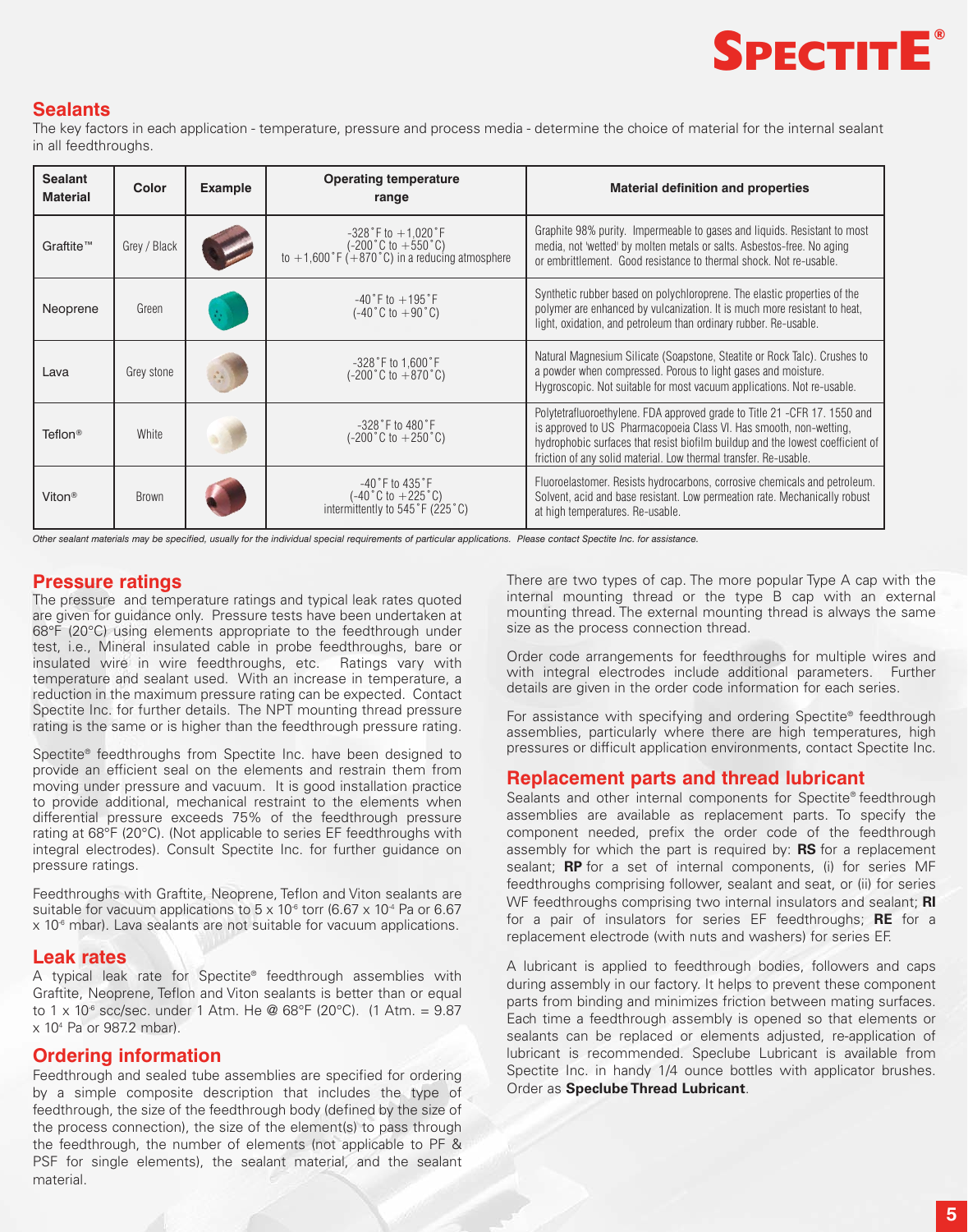## **SPECTITE ®**

### **Series PF Feedthroughs for single elements**

These feedthroughs are designed for sealing single elements, usually sensors, probes or tubes, where they penetrate a pressure or environmental boundary.

Common applications include sealing thermometers, small-bore tubes and other types of sensor where they enter a process enclosure.

Series PF feedthroughs seal elements from 0.020" to 0.75". There are five body sizes having 1/16", 1/8", 1/4", 1/2" and 3/4" process connections with NPT threads. Contact us for other thread type availability.

Spectite® feedthroughs are designed for ease of assembly and installation. Elements can be adjusted, removed and replaced when not



- **B** Seal on probes, sensors, small-bore **tubes and other similar elements**
- **Immersion length of the element can be easily adjusted**
- **Five sizes of feedthrough assemblies**
- **Designed for easy installation of single elements 0.020" to 0.75" diameter**
- **Pressure range: Vacuum to 10,000 psi \***
- **Temperature range: -328°F to +1,600°F \***
- **Stainless steel body (316L), internal metal components & cap**
- **Choice of five sealant materials**
- **Reusable fitting internal components replaceable**

## **Order Code example:**



| <b>Series</b>                    |                 |       |                 |             |                                                                                            |       |                         |               |        |        |       |              | <b>Process Connection</b> |   |                                                                                                                 |       |                   |       |                 |       |       |       |
|----------------------------------|-----------------|-------|-----------------|-------------|--------------------------------------------------------------------------------------------|-------|-------------------------|---------------|--------|--------|-------|--------------|---------------------------|---|-----------------------------------------------------------------------------------------------------------------|-------|-------------------|-------|-----------------|-------|-------|-------|
|                                  |                 |       |                 |             |                                                                                            |       |                         |               |        |        |       |              |                           |   | NPT (see back cover for other thread types) <sup>2</sup>                                                        |       |                   |       |                 |       |       |       |
| <b>PF</b>                        |                 |       | 1/16"           |             |                                                                                            | 1/8"  |                         |               |        |        | 1/4"  |              |                           |   |                                                                                                                 | 1/2"  |                   |       |                 |       | 3/4"  |       |
|                                  | <b>Sealants</b> |       |                 | G           |                                                                                            |       |                         |               | G      |        |       |              |                           | G |                                                                                                                 | N     |                   | V     | G               |       |       | V     |
| Element sizes (dia) <sup>4</sup> |                 |       |                 |             | The highlighted areas indicate the available element sizes for each feedthrough body size. |       |                         |               |        |        |       |              |                           |   |                                                                                                                 |       |                   |       |                 |       |       |       |
| (ins.)                           | mm              |       |                 |             |                                                                                            |       |                         |               |        |        |       |              |                           |   | The maximum pressure rating (in psi) is shown for each sealant material according to element size. <sup>3</sup> |       |                   |       |                 |       |       |       |
| 0.020                            | 0.5             |       |                 |             |                                                                                            |       |                         |               |        |        |       |              |                           |   |                                                                                                                 |       |                   |       |                 |       |       |       |
| 0.032                            | 0.8             |       | 2.900           |             |                                                                                            |       | $5,000$   2,900   5,000 |               |        |        |       |              |                           |   |                                                                                                                 |       |                   |       |                 |       |       |       |
| 0.040                            | 1.0             | 8.000 |                 | 6,500 8,000 |                                                                                            |       |                         |               |        |        |       |              |                           |   |                                                                                                                 |       |                   |       |                 |       |       |       |
| 0.059                            | 1.5             |       | 2.000           |             |                                                                                            |       |                         |               | 8.000  |        |       | 10,000 7,200 |                           |   |                                                                                                                 |       |                   |       |                 |       |       |       |
| 0.062                            | 1.59            |       |                 |             |                                                                                            |       | 7,200 2,000 7,200       |               |        |        |       |              |                           |   |                                                                                                                 |       |                   |       |                 |       |       |       |
| 0.080                            | 2.0             |       | $6,500$   1,400 |             |                                                                                            |       |                         |               |        |        |       |              |                           |   |                                                                                                                 |       |                   |       |                 |       |       |       |
| 0.118                            | 3.0             |       |                 | 5.800       |                                                                                            | 5.000 |                         |               | 10.000 |        |       | 8,000 3,600  |                           |   |                                                                                                                 |       |                   |       |                 |       |       |       |
| 0.125                            | 3.2             |       |                 |             | 6,500                                                                                      |       |                         | $1,400$ 8,000 |        | 10,000 |       |              | 10,000                    |   |                                                                                                                 |       |                   |       |                 |       |       |       |
| 0.177                            | 4.5             |       |                 | 5.000       |                                                                                            | 3.600 |                         |               | 8.000  |        |       | 2.900        |                           |   |                                                                                                                 |       | $8.000$   2.900   | 8.000 |                 |       |       |       |
| 0.187                            | 4.76            |       |                 |             |                                                                                            |       |                         |               |        |        | 6,500 |              |                           |   |                                                                                                                 |       |                   |       |                 |       |       |       |
| 0.236                            | 6.0             |       |                 |             |                                                                                            |       |                         |               | 6,500  |        |       | 2,000        |                           |   | 8,000 10,000                                                                                                    |       |                   |       | $8,000$ $8,000$ |       |       | 5,800 |
| 0.250                            | 6.35            |       |                 |             |                                                                                            |       |                         |               |        |        |       |              |                           |   |                                                                                                                 |       |                   |       |                 |       |       |       |
| 0.312                            | 8.0             |       |                 |             |                                                                                            |       |                         |               |        |        |       |              |                           |   |                                                                                                                 |       | 4,300 2,000 6,500 |       |                 |       | 1.400 |       |
| 0.375                            | 9.5             |       |                 |             |                                                                                            |       |                         |               |        |        |       |              |                           |   |                                                                                                                 |       |                   |       | 5.000           |       |       | 3,600 |
| 0.393                            | 10.0            |       |                 |             |                                                                                            |       |                         |               |        |        |       |              |                           |   |                                                                                                                 | 2.900 | 1.400             | 5.000 |                 | 5.800 |       |       |
| 0.472                            | 12.0            |       |                 |             |                                                                                            |       |                         |               |        |        |       |              |                           |   |                                                                                                                 |       |                   |       | 4,300           |       |       | 2,900 |
| 0.500                            | 12.7            |       |                 |             |                                                                                            |       |                         |               |        |        |       |              |                           |   |                                                                                                                 |       |                   |       |                 |       | 1.000 |       |
| 0.625                            | 15.8            |       |                 |             |                                                                                            |       |                         |               |        |        |       |              |                           |   |                                                                                                                 |       |                   |       | $2,900$ 4,300   |       |       | 2,000 |
| 0.750                            | 19.05           |       |                 |             |                                                                                            |       |                         |               |        |        |       |              |                           |   |                                                                                                                 |       |                   |       |                 |       |       |       |
|                                  |                 |       |                 |             |                                                                                            |       |                         |               |        |        |       |              |                           |   |                                                                                                                 |       |                   |       |                 |       |       |       |

1 Neoprene sealants are not available for feedthroughs with 3/4" process connection

- 2 Other types of process connections are available, see back cover
- 3 The pressure ratings shown for each type of sealant are qualified at 68°F (20°C). With an increase in temperature, a reduction in the maximum pressure rating can be expected. Contact Spectite Inc. for further details.
- 4 The element diameters shown are the common sizes that are routinely demanded by customers for general industrial applications. Any size of element can be accommodated between the minimum and maximum element diameters shown for each size of feedthrough. Blank (undrilled) sealants are also available for series PF feedthroughs. When a blank sealant is required, the word 'Blank' should be inserted in the order code instead of an element diameter. Feedthroughs with blank sealants are not pressure rated.

### **Dimensions**



| <b>Process</b><br><b>Connection</b> | <b>Overall length</b><br>with plain cap | <b>Overall length</b><br>with cap with<br>extension thread | <b>Body</b><br>hex. | Cap<br>hex. | Body to<br>process end |
|-------------------------------------|-----------------------------------------|------------------------------------------------------------|---------------------|-------------|------------------------|
|                                     | Dim A                                   | Dim B                                                      | Dim C               | Dim D       | Dim E                  |
| 1/16"                               | $1.102$ "                               |                                                            | 0.315"              | $0.374$ "   | 0.354"                 |
| 1/8"                                | 1.279"                                  |                                                            | 0.512"              | 0.512"      | $0.374$ "              |
| 1/4"                                | 2.047"                                  | 2.618"                                                     | $0.748$ "           | $0.748$ "   | 0.571"                 |
| $1/2$ "                             | 2.657"                                  | 3.444"                                                     | 1.000"              | 1.000"      | $0.787$ "              |
| 3/4"                                | $3.386$ "                               | 4.173"                                                     | 1.259"              | 1.496"      | $0.787$ "              |

All dimensions in inches.

For further information on cap styles, see page 5 under 'ordering information' and the back cover of this catalog.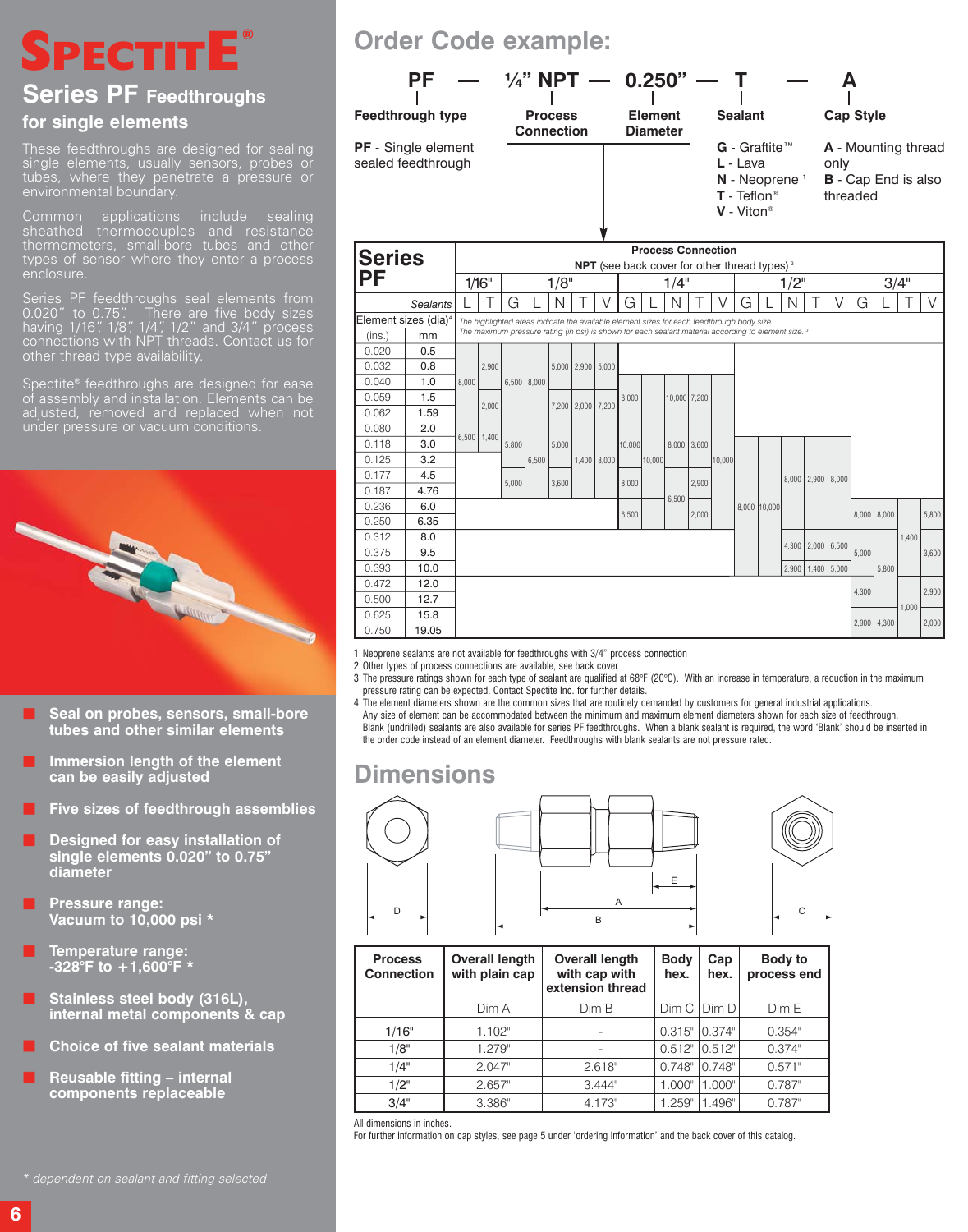## **Order Code example:**



|                        |                    |   |       | Pressure ratings for each<br>type of sealant (in psi) <sup>3</sup> |       |                    |   | Pressure ratings for each<br>type of sealant (in psi) <sup>3</sup> |               |                       |                        |   | Pressure ratings for each<br>type of sealant (in psi) <sup>3</sup> |   |               |                         |                                    |                                                                                                                                       |                 | Pressure ratings for each<br>type of sealant (in psi) <sup>3</sup> |               |
|------------------------|--------------------|---|-------|--------------------------------------------------------------------|-------|--------------------|---|--------------------------------------------------------------------|---------------|-----------------------|------------------------|---|--------------------------------------------------------------------|---|---------------|-------------------------|------------------------------------|---------------------------------------------------------------------------------------------------------------------------------------|-----------------|--------------------------------------------------------------------|---------------|
| Sealants               | No. of<br>elements | G | Ν     |                                                                    |       | No. of<br>elements | G |                                                                    | N             |                       | No. of<br>elements     | G |                                                                    | N |               | V                       | No. of<br>elements                 | G                                                                                                                                     |                 |                                                                    | V             |
| Element<br>sizes (dia) |                    |   |       |                                                                    |       |                    |   |                                                                    |               |                       |                        |   |                                                                    |   |               |                         |                                    |                                                                                                                                       |                 |                                                                    |               |
| mm                     |                    |   |       |                                                                    |       |                    |   |                                                                    |               |                       |                        |   |                                                                    |   |               |                         |                                    |                                                                                                                                       |                 |                                                                    |               |
| 0.5<br>0.8             |                    |   |       |                                                                    |       |                    |   |                                                                    |               |                       |                        |   |                                                                    |   |               |                         |                                    |                                                                                                                                       |                 |                                                                    |               |
| 1.0                    | 2.4                |   |       |                                                                    | 3.600 | 4.8                |   |                                                                    | 3,600         | 4,300                 | 4.6<br>8,12<br>16      |   |                                                                    |   |               |                         | 8, 12<br>16, 20<br>24.28<br>32, 40 |                                                                                                                                       |                 | 4,300                                                              | 5,800         |
| 1.5<br>1.59            |                    |   |       |                                                                    |       | 2, 3<br>4.5        |   |                                                                    |               | 2,900                 | 4,8<br>12              |   |                                                                    |   |               |                         | 24, 28                             |                                                                                                                                       |                 |                                                                    |               |
| 3.0<br>3.2             |                    |   |       |                                                                    |       | $\overline{c}$     |   |                                                                    |               | 2,100                 | 2, 4                   |   |                                                                    |   |               |                         | 4,8<br>12                          |                                                                                                                                       | 8,000           |                                                                    | 5.000         |
| 4.5                    |                    |   |       |                                                                    |       |                    |   |                                                                    |               |                       | $\overline{2}$         |   |                                                                    |   |               |                         |                                    |                                                                                                                                       |                 |                                                                    |               |
| 4.76<br>6.0            |                    |   |       |                                                                    |       |                    |   |                                                                    |               |                       |                        |   |                                                                    |   |               |                         | 2, 4                               | 5,000                                                                                                                                 |                 |                                                                    | $2,100$ 5,800 |
|                        | 6.35               |   | 5.800 |                                                                    |       | 5,800 3,600 3,600  |   |                                                                    | $5,800$ 5,800 | 8,000 10,000<br>4,300 | $3,600$ 3,600<br>7,200 |   |                                                                    |   | 10,000 10,000 | 5.800<br>5.000<br>4,300 | $3,600$ 6.500                      | The highlighted areas indicate the available element sizes for each feedthrough body size.<br>8, 12<br>$2.900$ 5.000<br>$2,100$ 3.600 | 8.000<br>16, 20 |                                                                    | 3,600         |

1 Neoprene sealants are not available for feedthroughs with 3/4" process connection

2 Other types of process connections are available, see back cover

3 The pressure ratings shown for each type of sealant are qualified at 68°F (20°C). With an increase in temperature, a reduction in the maximum

pressure rating can be expected. Contact Spectite Inc. for further details.

4 Our 1/8" range utilizes ceramic internal parts instead of metal.

## **Dimensions**



| <b>Process</b><br><b>Connection</b> | <b>Overall length</b><br>with plain cap | <b>Overall length</b><br>with cap with<br>extension thread | <b>Body</b><br>hex. | Cap<br>hex. | Body to<br>process end |
|-------------------------------------|-----------------------------------------|------------------------------------------------------------|---------------------|-------------|------------------------|
|                                     | Dim A                                   | Dim B                                                      | Dim C               | Dim D       | Dim E                  |
| 1/8"                                | 1.377"                                  |                                                            | 0.591"              | 10.591"     | 0.472"                 |
| 1/4"                                | 2.047"                                  | 2.618"                                                     | $0.748$ "           | $0.748$ "   | 0.571"                 |
| 1/2"                                | 2.657"                                  | 3.444"                                                     | 1.000"              | 1.000"      | $0.787$ "              |
| 3/4"                                | 3.386"                                  | 4.173"                                                     | 1.259"              | .496"       | $0.787$ "              |

All dimensions in inches.

The dimensions shown in the table above apply to Series MF, PSF and MSF feedthroughs.

For further information on cap styles, see page 5 under 'ordering information' and the back cover of this catalog.



## **Series MF Feedthroughs for multiple elements**

A single access port into an enclosure or process vessel is all that is needed to allow multiple probes, sensors, etc., to pass through an environmental or pressure boundary using a single feedthrough assembly.

Series MF feedthroughs can seal multiple elements within a single assembly including typically up to 40  $\times$  0.040" dia., up to 12  $\times$ 0.125" or up to 4 x 0.250". Please refer to the table for further details of feedthrough capacity and sizes of elements.

There are four body sizes having 1/8", 1/4", 1/2" and 3/4" process connections with NPT threads. Contact us for other thread type availability.

Spectite® feedthroughs are designed for ease of assembly and installation. Elements can be adjusted, removed and replaced when not under pressure or vacuum conditions.



- **Saves time and costs by allowing multiple sensors to pass through one feedthrough**
- **Immersion length of each element can be easily adjusted**
- **Four sizes of sealed feedthroughs for probes, sensors, etc.**
- **Designed for carrying multiple elements 0.020" to 0.250" diameter**
- **Suitable for a mixture of sizes and types of elements**
- **Pressure range: Vacuum to 10,000 psi \***
- **Temperature range: -328°F to +1,600°F \***
- **Stainless steel body (316L), internal metal components and cap**
- **Choice of five sealant materials**
- **Reusable**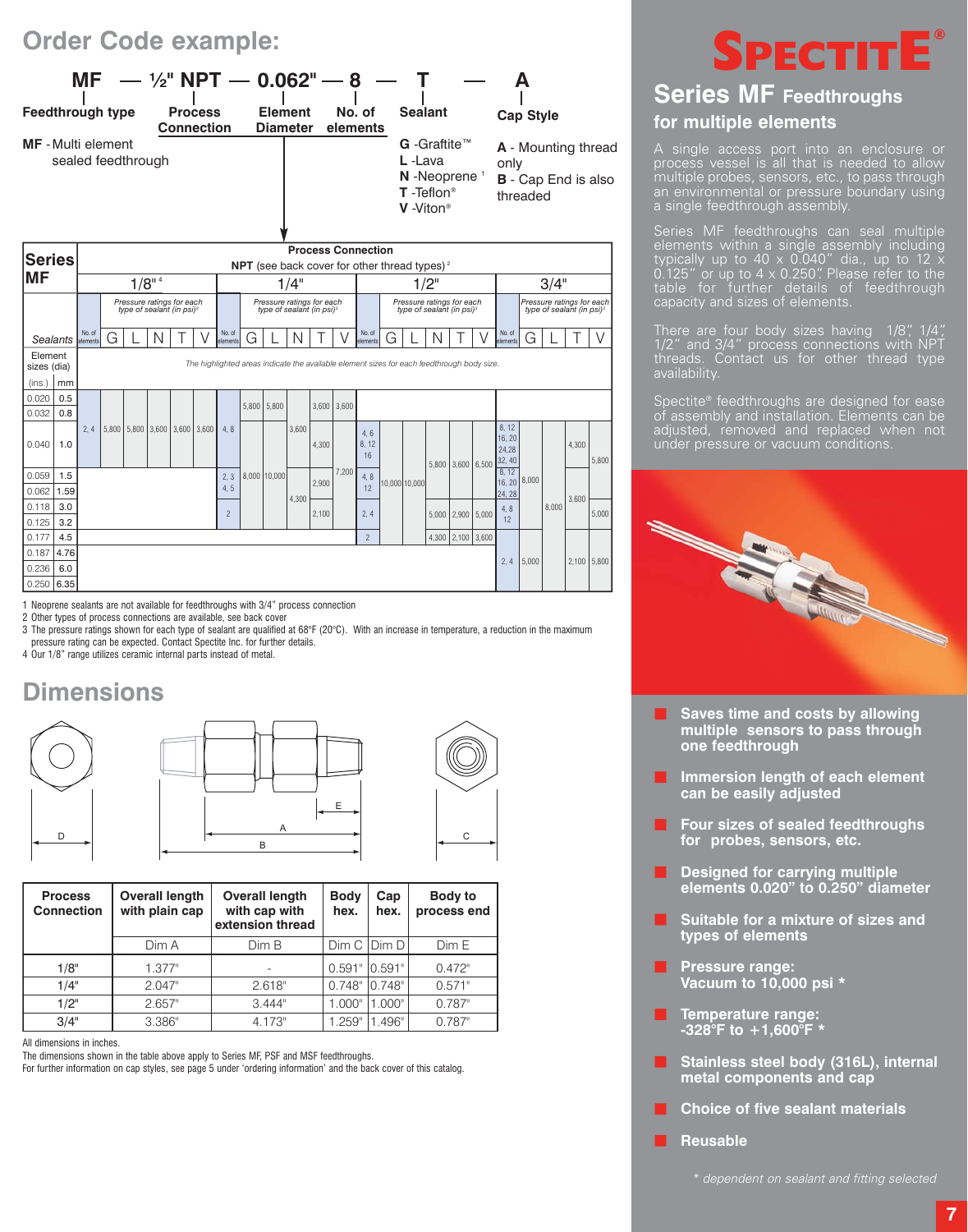### **® PECTITE**

## **Series PSF and MSF For single and multiple elements**

Series PSF (single element) and MSF (multiple elements) feedthroughs are similar to series MF feedthroughs, but have split internal components.

This permits elements, that have a larger diameter section other than at the sealing point and can pass through the feedthrough body but not through the internal components, to be installed easily. Examples are probes with connectors or sensors with potting adaptors.

There are three body sizes having 1/4", 1/2" and 3/4" NPT process connections. Other process threads are also available, see back

Spectite® feedthroughs are designed for ease of assembly and installation. Elements can be adjusted, removed and replaced when not



- **Individual elements can be replaced without complete disassembly**
- **Internal components follower, sealant and seat are split to allow easy installation of elements with fitted connectors or large diameter sections**
- **Designed to carry single elements 0.040" to 0.5" diameter and multiple elements from 0.040" to 0.250" diameter**
- **Pressure range: Vacuum to 10,000 psi \***
- **Temperature range: -328°F to +1,600°F \***
- **Stainless steel body (316L), internal metal components and cap**
- **Immersion length of each element can be easily adjusted**
- **Reusable fitting internal components are easily replaceable**

\* dependent on sealant and fitting selected

## **Order Code example:**



| oodioa Toodii ii oagi i |          |        |        |       |               |        |   |                                                                                            |       |               |       |       |       |               |                                                                                                                 |
|-------------------------|----------|--------|--------|-------|---------------|--------|---|--------------------------------------------------------------------------------------------|-------|---------------|-------|-------|-------|---------------|-----------------------------------------------------------------------------------------------------------------|
| <b>Series PSF</b>       |          |        |        |       |               |        |   | <b>Process Connection</b>                                                                  |       |               |       |       |       |               |                                                                                                                 |
| Single element          |          |        |        |       |               |        |   | NPT (see back cover for other thread types) <sup>2</sup>                                   |       |               |       |       |       |               |                                                                                                                 |
|                         |          |        |        | 1/4"  |               |        |   |                                                                                            | 1/2"  |               |       |       | 3/4"  |               |                                                                                                                 |
|                         | Sealants | G      |        | Ν     |               |        | G |                                                                                            |       |               | G     |       |       | V             |                                                                                                                 |
| Element sizes (dia)     |          |        |        |       |               |        |   | The highlighted areas indicate the available element sizes for each feedthrough body size. |       |               |       |       |       |               |                                                                                                                 |
| (ins.)                  | mm       |        |        |       |               |        |   |                                                                                            |       |               |       |       |       |               | The maximum pressure rating (in psi) is shown for each sealant material according to element size. <sup>3</sup> |
| 0.040                   | 1.0      |        |        |       |               |        |   |                                                                                            |       |               |       |       |       |               |                                                                                                                 |
| 0.059                   | 1.5      | 8.000  |        |       | 10,000 7,200  |        |   |                                                                                            |       |               |       |       |       |               |                                                                                                                 |
| 0.062                   | 1.59     |        |        |       |               |        |   |                                                                                            |       |               |       |       |       |               |                                                                                                                 |
| 0.080                   | 2.0      |        |        |       |               |        |   |                                                                                            |       |               |       |       |       |               |                                                                                                                 |
| 0.118                   | 3.0      | 10.000 |        |       | $8.000$ 3.600 |        |   |                                                                                            |       |               |       |       |       |               |                                                                                                                 |
| 0.125                   | 3.2      |        | 10.000 |       |               | 10.000 |   |                                                                                            |       |               |       |       |       |               |                                                                                                                 |
| 0.177                   | 4.5      | 8.000  |        |       | 2.900         |        |   |                                                                                            | 8.000 |               |       |       |       |               |                                                                                                                 |
| 0.187                   | 4.76     |        |        | 6,500 |               |        |   |                                                                                            |       | $2,900$ 8,000 |       |       |       |               |                                                                                                                 |
| 0.236                   | 6.0      | 6,500  |        |       | 2,100         |        |   | 8,000 10,000                                                                               |       |               | 8,000 | 7,200 |       | 5,800         |                                                                                                                 |
| 0.250                   | 6.35     |        |        |       |               |        |   |                                                                                            |       |               |       |       |       |               |                                                                                                                 |
| 0.312                   | 8.0      |        |        |       |               |        |   |                                                                                            | 4.300 | $2,100$ 6.500 |       |       | 1.400 |               |                                                                                                                 |
| 0.375                   | 9.5      |        |        |       |               |        |   |                                                                                            |       |               | 5.000 |       |       | 3.600         |                                                                                                                 |
| 0.393                   | 10.0     |        |        |       |               |        |   |                                                                                            | 2,900 | 1.400 5.000   |       | 5.800 |       |               |                                                                                                                 |
| 0.472                   | 12.0     |        |        |       |               |        |   |                                                                                            |       |               |       |       |       |               |                                                                                                                 |
| 0.500                   | 12.7     |        |        |       |               |        |   |                                                                                            |       |               | 4,300 |       |       | $1,000$ 2,900 |                                                                                                                 |

| <b>Series MSF</b>   |                   |                |   |                                                                                            |       |                                                                 |       |                    |   |               | <b>Process Connection</b>                                          |       |       |                            |       |       |                                                                    |       |
|---------------------|-------------------|----------------|---|--------------------------------------------------------------------------------------------|-------|-----------------------------------------------------------------|-------|--------------------|---|---------------|--------------------------------------------------------------------|-------|-------|----------------------------|-------|-------|--------------------------------------------------------------------|-------|
| Multiple elements   |                   |                |   |                                                                                            |       | <b>NPT</b> (see back cover for other thread types) <sup>2</sup> |       |                    |   |               |                                                                    |       |       |                            |       |       |                                                                    |       |
|                     |                   |                |   |                                                                                            | 1/4"  |                                                                 |       |                    |   |               | 1/2"                                                               |       |       |                            |       |       | 3/4"                                                               |       |
|                     |                   |                |   | Pressure ratings for each<br>type of sealant (in psi) <sup>3</sup>                         |       |                                                                 |       |                    |   |               | Pressure ratings for each<br>type of sealant (in psi) <sup>3</sup> |       |       |                            |       |       | Pressure ratings for each<br>type of sealant (in psi) <sup>3</sup> |       |
|                     | Sealants elements | No. of         | G |                                                                                            |       |                                                                 |       | No. of<br>elements | G |               |                                                                    |       |       | No. of<br>elements         | G     |       |                                                                    |       |
| Element sizes (dia) |                   |                |   |                                                                                            |       |                                                                 |       |                    |   |               |                                                                    |       |       |                            |       |       |                                                                    |       |
| (ins.)              | mm                |                |   | The highlighted areas indicate the available element sizes for each feedthrough body size. |       |                                                                 |       |                    |   |               |                                                                    |       |       |                            |       |       |                                                                    |       |
| 0.040               | 1.0               |                |   |                                                                                            | 3,600 | 4.300                                                           |       | 2, 3<br>4.5        |   |               |                                                                    |       |       | 2.4<br>6.8<br>$\mathbf{q}$ |       |       | 4.300                                                              |       |
| 0.059               | 1.5               | 2.3            |   | 8.000 10.000                                                                               |       | 2.900                                                           | 7.200 | 2.4                |   | 10,000 10,000 | 5.800                                                              | 3.600 | 6.500 | 2, 3<br>4.5                | 8.000 |       |                                                                    | 5.800 |
| 0.062               | 1.59              |                |   |                                                                                            | 4,300 |                                                                 |       |                    |   |               |                                                                    |       |       | 6.7                        |       | 8.000 | 3.600                                                              |       |
| 0.118               | 3.0               | $\overline{2}$ |   |                                                                                            |       | 2.100                                                           |       |                    |   |               | 5.000                                                              | 2.900 | 5.000 | 2.4                        |       |       |                                                                    | 5.000 |
| 0.125               | 3.2               |                |   |                                                                                            |       |                                                                 |       | $\overline{2}$     |   |               |                                                                    |       |       |                            |       |       |                                                                    |       |
| 0.177               | 4.5               |                |   |                                                                                            |       |                                                                 |       |                    |   |               | 4,300                                                              | 2,100 | 3,600 | 2.3                        |       |       |                                                                    |       |
| 0.187               | 4.76              |                |   |                                                                                            |       |                                                                 |       |                    |   |               |                                                                    |       |       |                            | 5.000 |       | 2,100                                                              | 5,800 |
| 0.236               | 6.0               |                |   |                                                                                            |       |                                                                 |       |                    |   |               |                                                                    |       |       | $\mathfrak{p}$             |       |       |                                                                    |       |
| 0.250               | 6.35              |                |   |                                                                                            |       |                                                                 |       |                    |   |               |                                                                    |       |       |                            |       |       |                                                                    |       |

1 Neoprene sealants are not available for feedthroughs with 3/4" process connection

2 Other types of process connections are available, see back cover

3 The pressure ratings shown for each type of sealant are qualified at 68°F (20°C). With an increase in temperature, a reduction in the maximum pressure rating can be expected. Contact Spectite Inc. for further details.

**Dimensions**

See dimensions and diagrams on Page 7 (as series MF).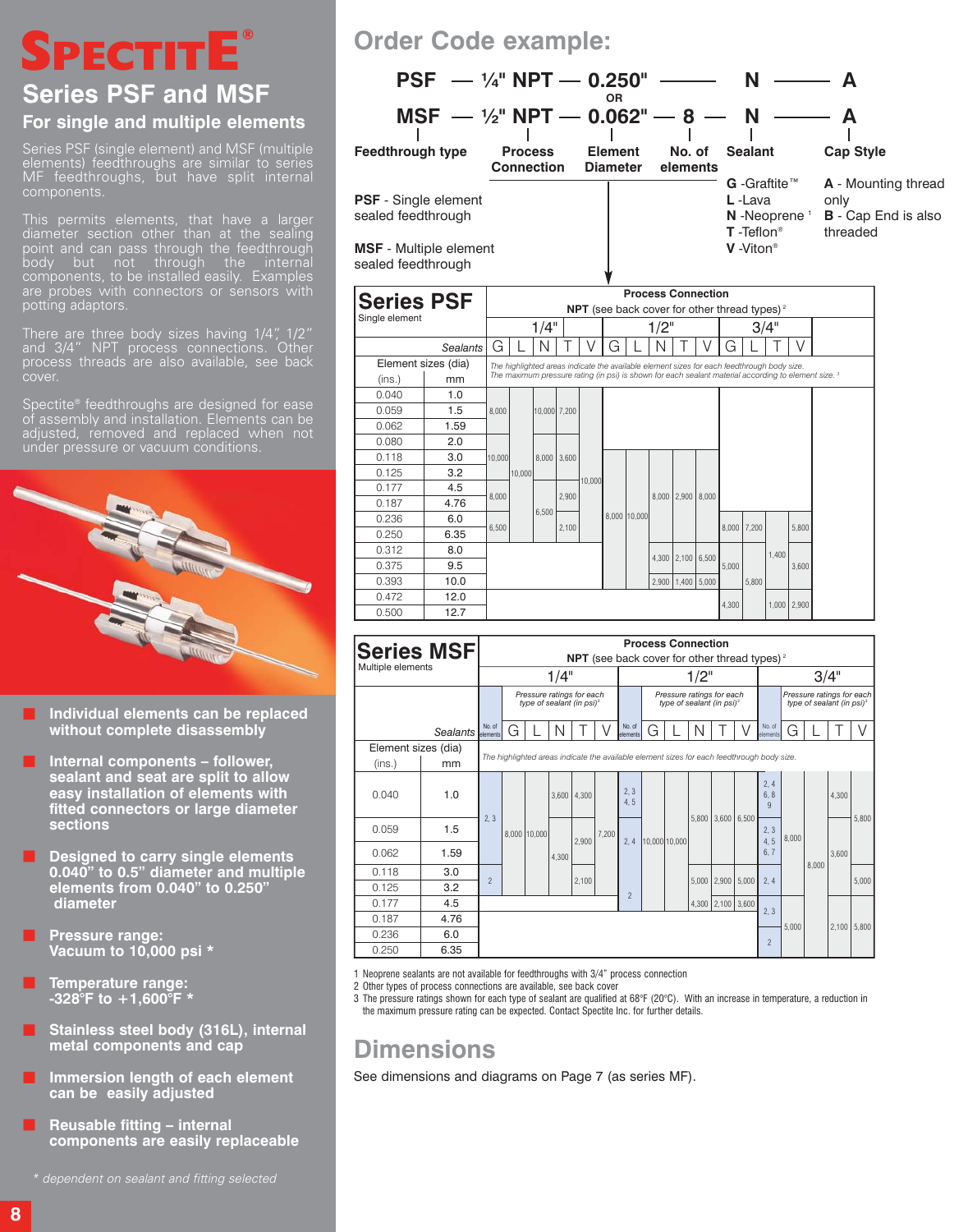### **Order Code examples:**



| <b>Series</b>                        |        |                                                                        |     |                    |   |      | <b>Process Connection</b>                                                                            |        |                                 |      |  |                    |       |                   |  |
|--------------------------------------|--------|------------------------------------------------------------------------|-----|--------------------|---|------|------------------------------------------------------------------------------------------------------|--------|---------------------------------|------|--|--------------------|-------|-------------------|--|
| <b>WFS</b>                           |        |                                                                        |     |                    |   |      | <b>NPT</b> (see back cover for other thread types) $3$                                               |        |                                 |      |  |                    |       |                   |  |
| Kapton®                              |        |                                                                        | /8" |                    |   | 1/4" |                                                                                                      |        |                                 | 1/2" |  |                    |       | 3/4"              |  |
| insulated wires<br>Sealants elements | No. of |                                                                        |     | No. of<br>elements | G |      |                                                                                                      | No. of | G                               |      |  | No. of<br>elements | G     |                   |  |
| wire size                            |        |                                                                        |     |                    |   |      | The highlighted areas indicate the available element sizes for each feedthrough body size.           |        |                                 |      |  |                    |       |                   |  |
| <b>AWG</b>                           |        |                                                                        |     |                    |   |      | The maximum pressure rating (in psi) is shown for each sealant material according to element size. 4 |        |                                 |      |  |                    |       |                   |  |
| 24 Cu or T/C                         | 2.4    | $\begin{bmatrix} 10,000 & 10,000 & 5,000 & 10,000 & 2,4 \end{bmatrix}$ |     |                    |   |      | 8,000 10,000 3,600 4,300 7,200                                                                       |        |                                 |      |  |                    |       |                   |  |
| 20 Cu or T/C                         |        |                                                                        |     |                    |   |      |                                                                                                      |        |                                 |      |  |                    |       |                   |  |
| 18 Cu                                |        |                                                                        |     |                    |   |      |                                                                                                      | 2.4    | 10.000 10.000 5.800 3.600 6.500 |      |  | 6, 8<br>$12^{12}$  |       |                   |  |
| 16 Cu                                |        |                                                                        |     |                    |   |      |                                                                                                      |        |                                 |      |  |                    | 8.000 | 8.000 3.600 5.000 |  |
| 10 Cu                                |        |                                                                        |     |                    |   |      |                                                                                                      |        |                                 |      |  | 2, 4               |       |                   |  |
| 8 Cu                                 |        |                                                                        |     |                    |   |      |                                                                                                      |        |                                 |      |  | $\mathcal{E}$      |       |                   |  |

¶ Series WFS feedthroughs are supplied with Kapton® insulated copper or thermocouple-material wire to specified lengths, if required. The wires are fitted in the feedthrough, both ends of each wire, or Thermocouple pair, are identified with numbered markers and the feedthrough is torqued ready for installation.

#### **Current ratings for Kapton**® **insulated copper wire:**

| Wire size (AWG)                                                 | 24 |  |    |  |
|-----------------------------------------------------------------|----|--|----|--|
| Max. current rating (A) at 450°F (230°C) 600V ac / 850V dc max. |    |  | 41 |  |

To specify the wire length, add (Y in. / Z in.) to the order code after the type of sealant specified. Y in. is the length of wire required on the cap side of the feedthrough. Z in. is the length of wire required on the process side of the feedthrough. Both dimensions to the nearest inch.

#### **Example: WFS - 3/4" NPT - 20Cu - 12 - T (48" / 72").**

If this information is omitted from the order code, feedthroughs will be supplied untorqued without wires. When constructing the order code for the number of wires, it is essential to verify that the total number of wires specified equals the possible number of wires for the size of feedthrough required, remembering that each thermocouple material pair is two wires. e.g., WFS - 1/4" NPT - 24K - 4 - V (etc.) calls for two pairs (4 wires) 24AWG type K thermocouple material wire. Series WFS assemblies can also be made with a combination of single copper wires and thermocouple pairs. Contact Spectite Inc. for further details.

| <b>Series Series</b><br><b>WFR</b> | <b>WFP</b>                |                    |                                                                                                                                                                                                               |      |  |                    | <b>Process Connection</b>  |  |                             | <b>NPT</b> (see back cover for other thread types) <sup>3</sup> |      |               |                    |                   |  |
|------------------------------------|---------------------------|--------------------|---------------------------------------------------------------------------------------------------------------------------------------------------------------------------------------------------------------|------|--|--------------------|----------------------------|--|-----------------------------|-----------------------------------------------------------------|------|---------------|--------------------|-------------------|--|
| Bare wires                         | Multiple sensors          |                    |                                                                                                                                                                                                               | 1/8" |  |                    | 1/4"                       |  |                             |                                                                 | 1/2" |               |                    | 3/4"              |  |
|                                    | Sealants                  | No. of<br>elements |                                                                                                                                                                                                               |      |  | No. of<br>elements |                            |  | No. of<br>lelements         |                                                                 |      |               | No. of<br>elements |                   |  |
| Wire size<br>(AWG)                 | Element sizes<br>dia (in) |                    | The highlighted areas indicate the available element sizes for each feedthrough body size.<br>The maximum pressure rating (in psi) is shown for each sealant material according to element size. <sup>4</sup> |      |  |                    |                            |  |                             |                                                                 |      |               |                    |                   |  |
| 24                                 | 0.118"                    |                    |                                                                                                                                                                                                               |      |  |                    |                            |  |                             |                                                                 |      |               |                    |                   |  |
| 20                                 | 0.032"                    |                    |                                                                                                                                                                                                               |      |  |                    |                            |  |                             |                                                                 |      |               |                    |                   |  |
| 18                                 | 0.040"                    | 2.4                | 10,000 10,000 5,000 10,000                                                                                                                                                                                    |      |  | 2.4                | $10,000$ 3,600 4,300 7,200 |  | 2, 3<br>4.6<br>$\mathbf{R}$ | 10,000 5,800                                                    |      | $3,600$ 6,500 |                    |                   |  |
| 14                                 | 0.062"                    |                    |                                                                                                                                                                                                               |      |  |                    |                            |  | 2, 4                        |                                                                 |      |               | 6,8,12             |                   |  |
|                                    | 0.118"                    |                    |                                                                                                                                                                                                               |      |  |                    |                            |  |                             |                                                                 |      |               |                    | 8,000 3,600 5,000 |  |
|                                    | 8<br>0.125"               |                    |                                                                                                                                                                                                               |      |  |                    |                            |  |                             |                                                                 |      |               | 2.4                |                   |  |

1 Graftite™ sealants are not available for all WFR and WFP feedthroughs, also WFS feedthroughs with 1/8" process connection.

2 Neoprene sealants are not available for feedthroughs with 3/4" process connection

3 Other types of process connections are available, see back cover

4 The pressure ratings shown for each type of sealant are qualified at 68°F (20°C). With an increase in temperature, a reduction in the maximum pressure rating can be expected. Contact Spectite Inc. for further details.

**See page 11 for dimensions.**

# **® SPECTITE**

### **Series WF For multiple wires & probes**

When multiple wires must pass through a pressure boundary, series WF feedthroughs can provide an efficient seal without recourse to epoxies or other non-adjustable fixture methods.

Assemblies may be specified according to the type of element required to pass through the feedthrough and are suitable for up to 12 bare or insulated wires - sizes from 24 to 8 AWG.

Insulators within WF feedthroughs protect bare wires and provide additional isolation for Kapton® insulated power wires. They are rated max. 55A @ 600Vdc/850Vac. Feedthroughs with power wires can be supplied as complete assemblies, ready for installation, with wires cut to specified lengths.

WF feedthroughs can also accommodate up to 12 small diameter sensor elements that must be electrically isolated from each other.



#### Series WFS shown

- **Seal on Kapton**® **insulated copper or thermocouple wires – type WFS**
- **Seal on bare wires carrying instrumentation voltages – type WFR**
- **Seal on small sheathed sensors, max. 0.125" dia. – type WFP**
- **Pressure range: Vacuum to 10,000psi \***
- **Temperature range: -328°F to +1,600°F \***
- **Stainless steel body (316L), cap, internal follower and seat**
- **Choice of sealant materials**
- **Individual wires can be replaced without complete disassembly**
- **Reusable fitting sealant and internal components replaceable**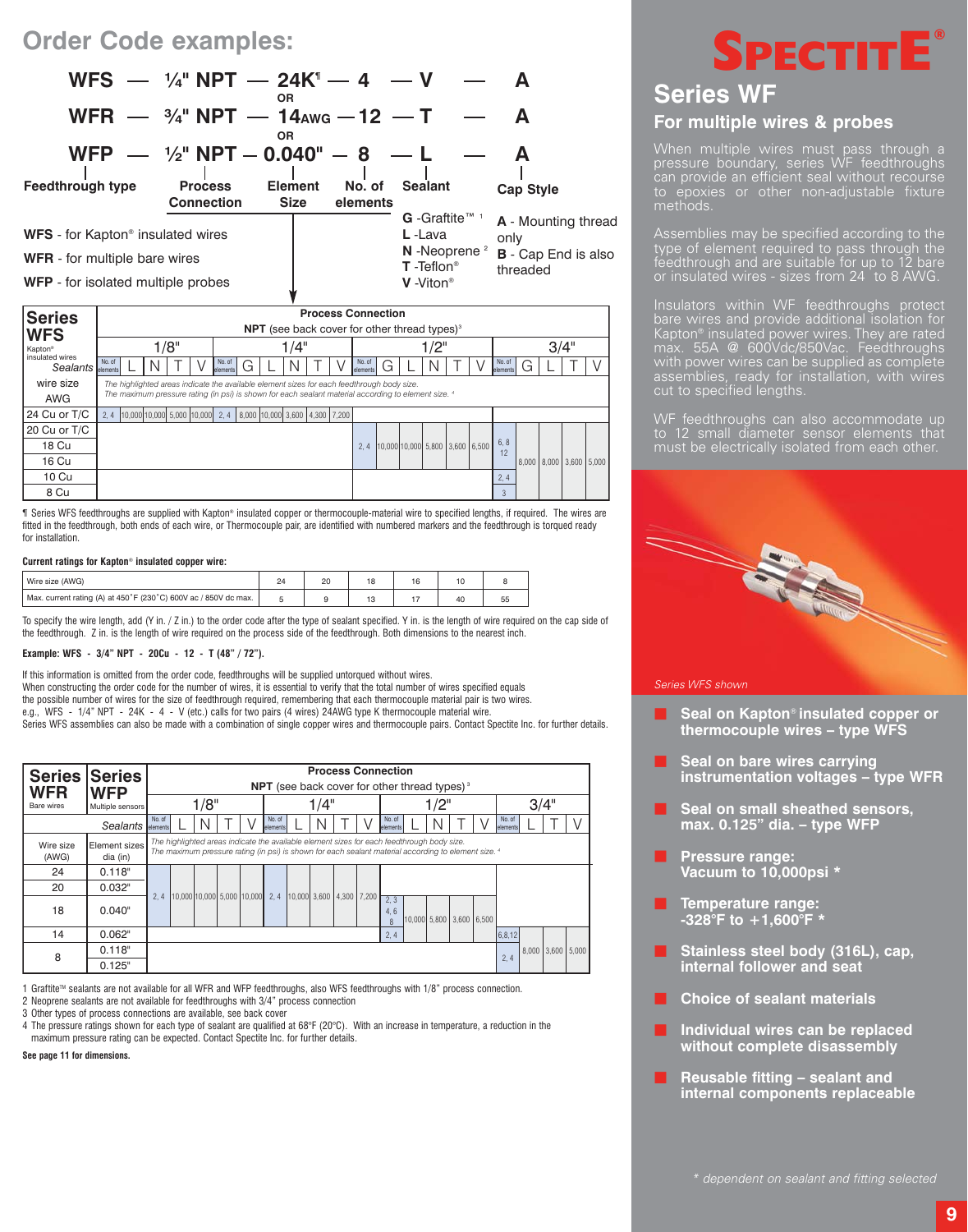# **® SPECTITE**

### **Series EF High voltage/current electrode**

The electrode mounted in these feedthroughs enables high voltage / current supplies in process enclosures, autoclaves, vacuum furnaces and reactor vessels to power heaters, electric motors and other devices needing high power supply.

Feedthroughs are available with three sizes of copper electrodes rated 40A, 100A & 200A at 2kV max. Stainless steel conductors, that have a lower current rating than copper electrodes, can be specified instead of copper. These are often used when temperatures exceed 720°F (380°C). Nickel conductors may also be specified to special order.

Series EF feedthroughs are usually supplied pre-torqued for immediate installation. Integral insulators are Alumina.



- **Copper or Stainless steel electrodes**
- **Three sizes of feedthrough assemblies**
- **Rated for use at 2KV at up to 200A**
- **Pressure range: Vacuum to 8,500 psi \***
- **Temperature range: Cu electrode: -328°F to +720°F \* SS electrode: -328°F to +1,600°F \***
- **Stainless steel body (316L), internal follower and cap; Alumina insulators**
- **Choice of 3 sealant materials**
- **Maintainable sealants replaceable**
- **Electrodes pre-installed in feedthrough and torqued ready for installation**

## **Order Code example:**



1 Other types of process connections are available, see back cover

2 Series EF feedthroughs may also be specified with Nickel electrodes

0.500

3 The pressure ratings shown for each type of sealant are qualified at 68°F (20°C). With an increase in temperature, a

reduction in the maximum pressure rating can be expected. Contact Spectite Inc. for further details.

## **Dimensions**

Cu 200A SS 30A





2,900 2,100 2,100

| <b>Process</b><br><b>Connection</b> | Length over<br>insulators<br>(both types<br>of cap) | <b>Overall length</b><br>of body and<br>plain cap               | <b>Overall length</b><br>of body and<br>cap with<br>ext'n thread | <b>Body</b><br>hex.                                                            | Cap<br>hex. | Body to<br>process<br>end                               |
|-------------------------------------|-----------------------------------------------------|-----------------------------------------------------------------|------------------------------------------------------------------|--------------------------------------------------------------------------------|-------------|---------------------------------------------------------|
|                                     | Dim A                                               | Dim B                                                           | Dim C                                                            | Dim D                                                                          | Dim E       | Dim F                                                   |
| 1/4"                                | 3.700"                                              | 2.050"                                                          | 2.618"                                                           | $0.748$ "                                                                      | 0.748"      | 0.571"                                                  |
| 1/2"                                | 5.197"                                              | 2.657"                                                          | 3.445"                                                           | 1.000"                                                                         | 1.000"      | $0.787$ "                                               |
| 3/4"                                | 6.378"                                              | $3.386$ "                                                       | 4.173"                                                           | $1.260$ "                                                                      | 1.496"      | $0.787$ "                                               |
|                                     |                                                     |                                                                 |                                                                  |                                                                                |             |                                                         |
|                                     | <b>Overall length</b><br>of electrode               | <b>Exposed length</b><br>of insulator<br>(cap side - plain cap) |                                                                  | <b>Exposed length</b><br>of insulator<br>(cap side - cap<br>with ext'n thread) |             | <b>Exposed length</b><br>of insulator<br>(process side) |
|                                     | Dim G                                               | Dim H                                                           |                                                                  | Dim J                                                                          |             | Dim K                                                   |
| 1/4"                                | 4.921"                                              | 1.122"                                                          |                                                                  | 0.551"                                                                         |             | 0.531"                                                  |
| 1/2"                                | $6.496$ "                                           | 1.476"                                                          |                                                                  | 0.689"                                                                         |             | 1.063"                                                  |
| 3/4"                                | 8.465"                                              | 1.693"                                                          |                                                                  | 0.906"                                                                         |             | 1.299"                                                  |

All dimensions in inches.

For further information on cap styles, see page 5 under 'ordering information' and the back cover of this catalog.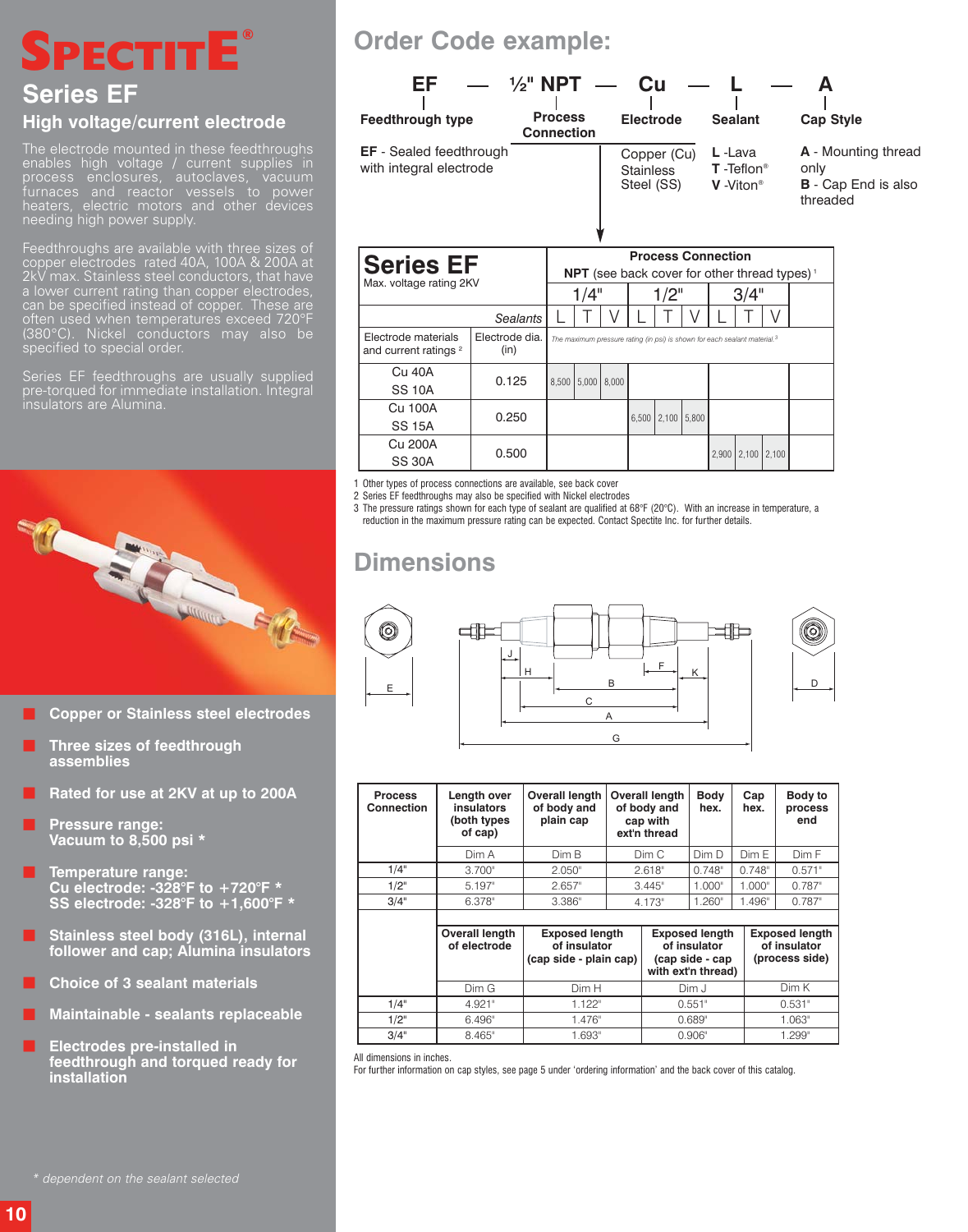### **Order Code example:**



- 1 The wire lengths on each side of the sealed tube are the actual lengths of wire specified and do not include the length of the metal tube. Dimensions of the sealed tube can be found in the table below. Both ends of each wire, or thermocouple pair, are identified with numbered markers. Minimum wire length 18" each side.
- 2 The number of wires refers to the total number of single wires, both copper and thermocouple-material wires passing through each size of sealed tube. Each series HF assembly can be specified, if required, with a combination of single copper wires and thermocouple pairs. When a combination is specified the following typical examples show how the order code can be configured:

#### **HF2 - 12Cu, 12J - 36" / 72"** and **HF3 - 20K, 12T, 8Cu - 60" / 120"**

In the first example 12 single copper wires and 6 type-J thermocouple pairs are specified – total 24 wires. In the second example 10 type-K pairs, 6 type-T pairs and 8 single copper wires are specified – total 40 wires. When configuring these combinations of wires it is essential to verify that the total number of wires specified equals the possible number of wires for the size of tube assembly required, remembering that each thermocouple-material pair is two wires.

Temperature rating: -40°F to  $+260$ °F (-40°C to  $+125$ °C).

### **Dimensions**

| <b>Type</b>   | HF <sub>1</sub>    | HF <sub>2</sub> | HF <sub>3</sub> | HF4    |  |  |  |  |  |  |
|---------------|--------------------|-----------------|-----------------|--------|--|--|--|--|--|--|
| Tube diameter | 0.187"             | 0.250"          | 0.315"          | 0.393" |  |  |  |  |  |  |
| Tube length   | 3.25"              | Δ"              |                 | ΛIΙ    |  |  |  |  |  |  |
| Wire length   | Customer specified |                 |                 |        |  |  |  |  |  |  |

### **Dimensions - Series WF Feedthroughs**



| <b>Process</b><br><b>Connection</b> | <b>Overall length</b><br>with plain cap | <b>Overall length</b><br>with cap with<br>extension thread | <b>Body</b><br>hex. | Cap<br>hex. | Body to<br>process end |
|-------------------------------------|-----------------------------------------|------------------------------------------------------------|---------------------|-------------|------------------------|
|                                     | Dim A                                   | Dim B                                                      | Dim C               | Dim D       | Dim E                  |
| 1/8"                                | 1.378"                                  |                                                            | 0.591"              | 10.591"     | 0.472"                 |
| 1/4"                                | 2.283"                                  | 2.854"                                                     | $0.748$ "           | $0.748$ "   | 0.689"                 |
| 1/2"                                | 2.972"                                  | $3.760$ "                                                  | 1.000"              | 1.000"      | $0.984$ "              |
| 3/4"                                | 3.701"                                  | 4.488"                                                     | $1.260$ "           | .496"       | $0.984$ "              |

All dimensions in inches.

For further information on cap styles, see page 5 under 'ordering information' and the back cover of this catalog.

# **® SPECTITE**

### **Series HF High density, insulated wire, sealed tube assemblies**

A Teflon-lined, stainless steel tube is swaged over multiple, usually Teflon, insulated, singlecore copper and/or thermocouple-material wires to make a continuous wire, high-density, sealed feedthrough tube. These are used for thermocouples, resistance thermometers and low voltage instrumentation. The sealed tube assembly is usually mounted in a series PF or MF feedthrough. Series HF feedthroughs are manufactured with customer-specified wire lengths.

Epoxies and other sealants are not used in the construction of HF feedthroughs. They are suitable for use where outgassing is not permitted.



- **Saves time and costs by allowing multiple sensor wires to pass through a feedthrough fitting for a single element**
- **Sealed tubes with continuous, multiple, insulated conductors**
- **Stainless steel tube (316L) is sealed without potting, epoxies or glues**
- **Copper or thermocouple-material wires types J, K, T & N**
- **Max. current rating 500mA at 100Vdc**
- **Pressure range: Vacuum to 5,000 psi with low leak rate**
- **4 tube sizes for 12, 24, 40 or 60 size 24AWG copper or thermocouple material wires**
- **Single tube assembly mounts in a series PF or PSF feedthrough**
- **Multiple tubes mount in a series MF or MF feedthrough**